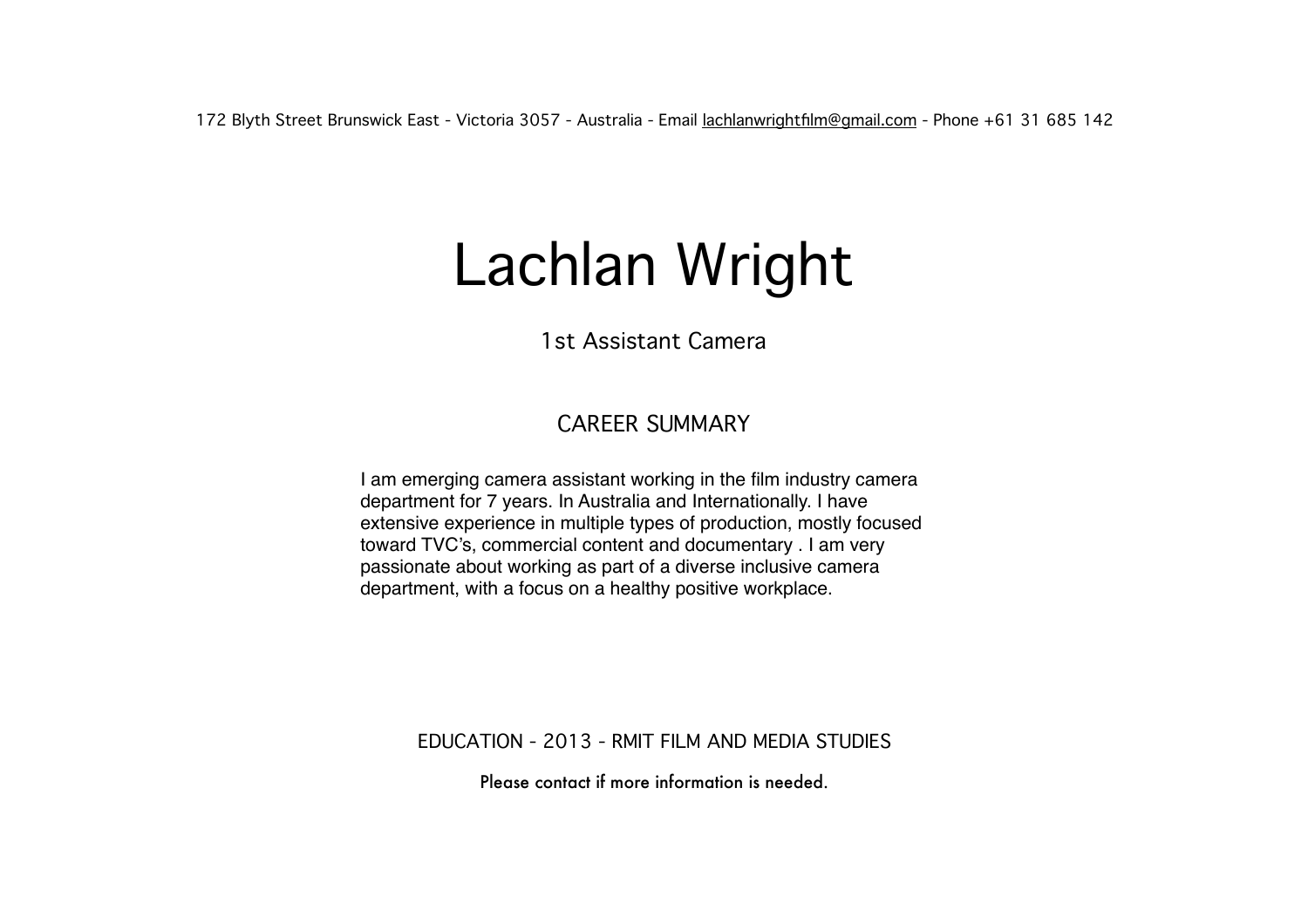## Commercial/ content CV selections. 2019-21

| <b>PRODUCTION</b>                                                    | <b>DOP</b>          | <b>CAMERA</b>          | <b>POSITION</b> |
|----------------------------------------------------------------------|---------------------|------------------------|-----------------|
| <b>Chemist Warehouse AFL/NRL</b><br><b>Grand Final Activation</b>    | Joey Knox           | <b>ARRI MINI</b>       | 1st AC          |
| <b>AGENTS OF CHANGE Monash</b><br><b>University</b>                  | <b>Marcus Cropp</b> | <b>ARRI MINI</b>       | 1st AC          |
| Telstra - APOL2                                                      | <b>Cam Morley</b>   | <b>RED EPIC</b>        | 1st AC          |
| news.com X SATV Travel Series                                        | <b>Daniel Bolt</b>  | <b>ARRI MINI</b>       | 1st AC          |
| <b>Visit Vic Campaign X News</b>                                     | <b>Daniel Bolt</b>  | <b>ARRI MINI</b>       | 1st AC          |
| <b>TED X Life Assist</b>                                             | <b>Marcus Cropp</b> | Sony F55               | 1st AC          |
| <b>Ben Simmons Family Foundation</b>                                 | Joel Egan           | <b>ARRI MINI LF</b>    | 1st AC          |
| <b>NBA x Kobe Bryant Melb (Never</b><br><b>Released Kobe Passed)</b> | <b>Daniel Bolt</b>  | Cannon C500            | 1st AC          |
| <b>Melbourne Esports Open 2019</b>                                   | <b>Daniel Bolt</b>  | <b>Panasonic Eva-1</b> | 1st AC          |
| <b>Maxwell and Williams Art</b><br><b>Collaborations</b>             | <b>Marcus Cropp</b> | <b>RED DRAGON</b>      | 1st AC          |
| <b>Youtube Music x ARRIA</b>                                         |                     |                        |                 |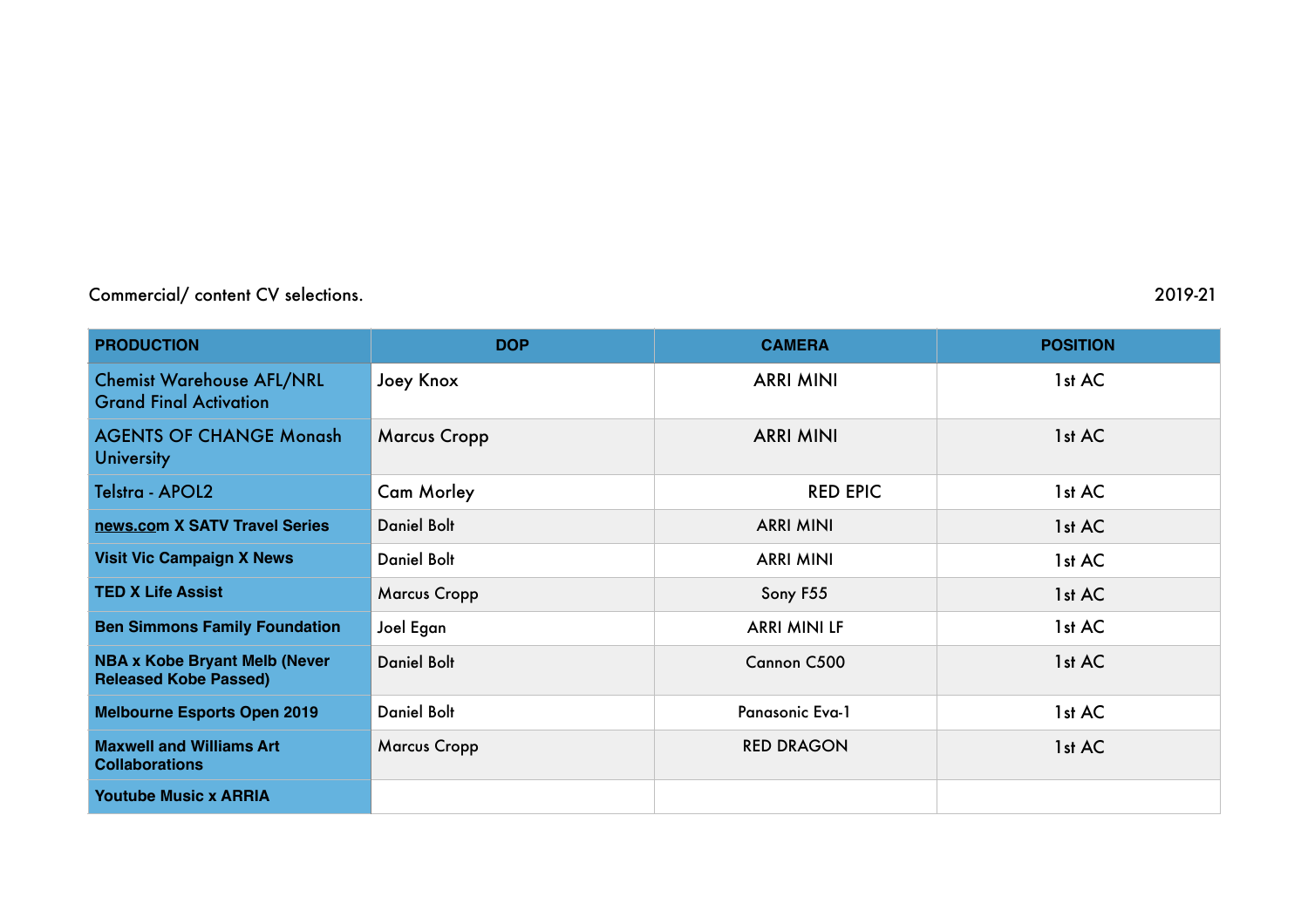| <b>PRODUCTION</b>                                                  | <b>DOP</b>          | <b>CAMERA</b>       | <b>POSITION</b> |
|--------------------------------------------------------------------|---------------------|---------------------|-----------------|
| <b>Target Back To School (TVC)</b>                                 | <b>Marcus Cropp</b> | <b>ARRI MINI</b>    | 1st AC          |
| <b>Nike Jordan X Easi</b>                                          | Gianna Mazzeo       | Cannon C500         | 1st AC          |
| <b>Shubar Platypus (TVC)</b>                                       | <b>Max Walters</b>  | <b>ARRI MINI LF</b> | 1st AC          |
| <b>Hyandi Nexo</b>                                                 | <b>Daniel Bolt</b>  | Panasonic Eva-1     | 1st AC          |
| <b>Visit Vic Grampians</b>                                         | <b>Daniel Bolt</b>  | Panasonic Eva-1     | 1st AC          |
| <b>Medibank (TVC)</b>                                              | Rod Th'ng           | <b>ARRI MINI</b>    | 1st AC          |
| <b>Essendon FC x Under Armour</b>                                  | John Oldmedow       | <b>RED GEMINI</b>   | 1st AC          |
| <b>Visit Vic Gippsland</b>                                         | <b>Daniel Bolt</b>  | <b>ARRI MINI</b>    | 1st AC          |
| <b>ETIHAD (Abu Dahibi) TVC (Never</b><br><b>Released COVID-19)</b> | <b>Daniel Bolt</b>  | <b>ARRI MINI</b>    | 1st AC          |
| <b>McCain (TVC)</b>                                                | <b>Marcus Cropp</b> | <b>ARRI MINI LF</b> | 1st AC          |
| <b>Worksafe (TVC)</b>                                              | <b>Marcus Cropp</b> | <b>ARRI MINI LF</b> | 1st AC          |
| <b>Quest Hotels (TVC)</b>                                          | <b>Max Walters</b>  | <b>ARRI MINI LF</b> | 1st AC          |
| <b>Huggies (TVC)</b>                                               | <b>Max Walters</b>  | <b>ARRI MINI LF</b> | 1st AC          |
| <b>Tradie Body (TVC)</b>                                           | <b>Max Walters</b>  | <b>ARRI MINI LF</b> | 1st AC          |
| <b>Monash IVF (TVC)</b>                                            | <b>Max Walters</b>  | <b>ARRI MINI LF</b> | 1st AC          |
| <b>CPSA Chappel</b>                                                | <b>Max Walters</b>  | <b>ARRI MINI LF</b> | 1st AC          |
| Chobani (TVC)                                                      | Alice Stephens      | <b>ARRI MINI LF</b> | 1st AC          |
| <b>Dulux Paint</b>                                                 | <b>Marcus Cropp</b> | <b>ARRI MINI LF</b> | 1st AC          |
| Chobani                                                            | Alice Stephens      | Cannon C500         | 1st AC          |
| <b>Soul of Chapel</b>                                              | <b>Max Walters</b>  | <b>ARRI MINI LF</b> | 1st AC          |